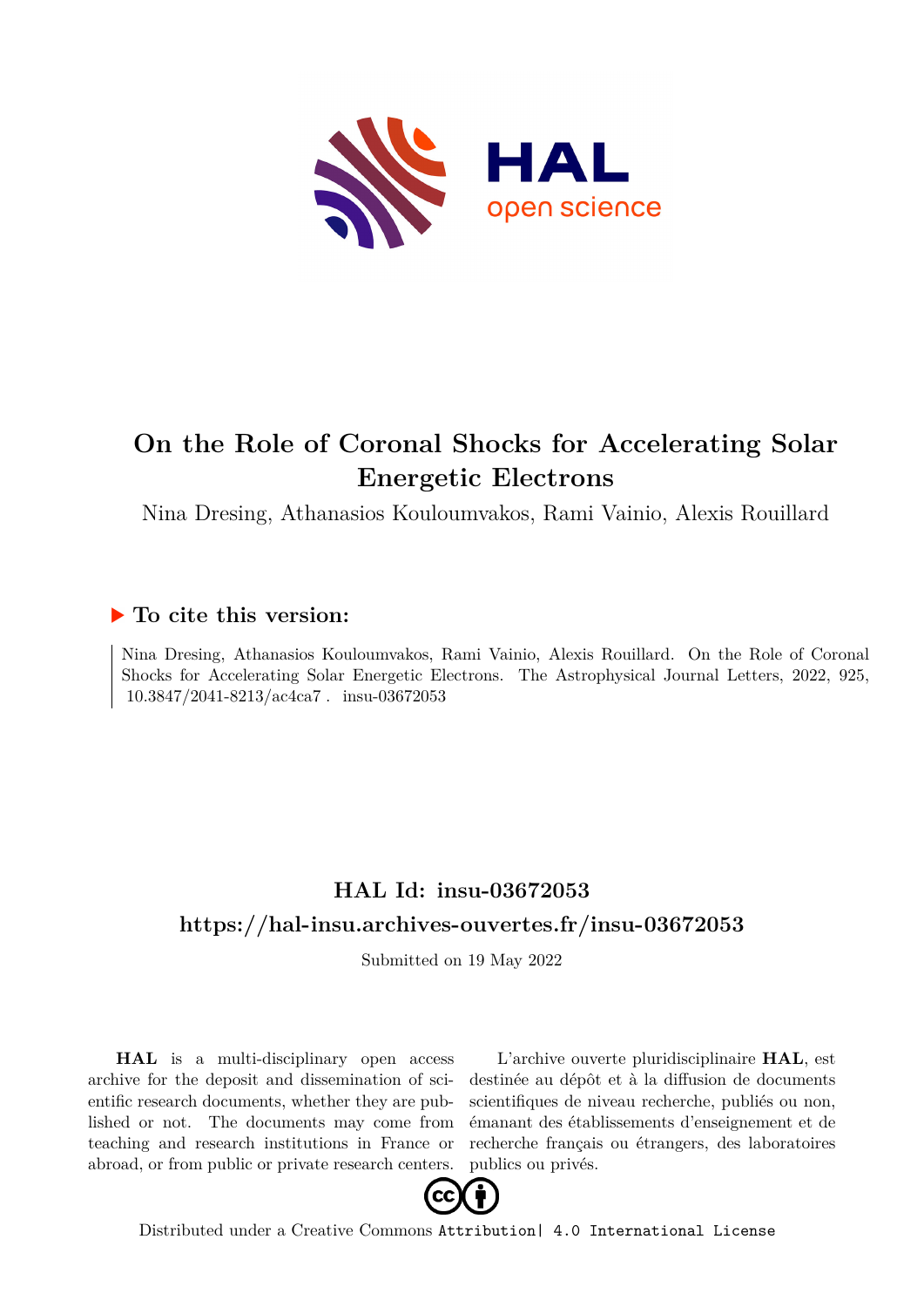



### On the Role of Coronal Shocks for Accelerating Solar Energetic Electrons

Nina Dresing<sup>1,[2](https://orcid.org/0000-0003-3903-4649)</sup>  $\bullet$ , Athanasios Kouloumvakos<sup>[3](https://orcid.org/0000-0003-4039-5767)</sup> $\bullet$ , Rami Vainio<sup>[4](https://orcid.org/0000-0002-3298-2067)</sup> $\bullet$ , and Alexis Rouillard<sup>3</sup> $\bullet$ 

<sup>1</sup> Department of Physics and Astronomy, Turku Collegium for Science, Medicine and Technology, University of Turku, Finland; [nina.dresing@utu.](mailto:nina.dresing@utu.fi)fi <sup>2</sup><br><sup>2</sup> Institut für Experimentelle und Angewandte Physik, Universität Kiel,

Received 2021 November 25; revised 2022 January 17; accepted 2022 January 17; published 2022 February 2

#### Abstract

We study the role of coronal mass ejection (CME) driven shocks in the acceleration of solar energetic electrons. Using observations by the two STEREO spacecraft, we correlate electron peak intensities of solar energetic particle events measured in situ with various parameters of the associated coronal shocks. These shock parameters were derived by combining 3D shock reconstructions with global modeling of the corona. This modeling technique provides also shock properties in the specific shock regions that are magnetically connected to the two STEREO spacecraft. We find significant correlations between the peak intensities and the Mach number of the shock with correlation coefficients of about 0.7, which are similar for electrons at ∼1 MeV and protons at >60 MeV. Lowerenergy electrons with  $<100$  keV show a smaller correlation coefficient of 0.47. The causal relationship between electron intensities and the shock properties is supported by the vanishing correlations when peak intensities at STEREO A are related with the Alfvénic Mach number at the magnetic footpoint of STEREO B and vice versa, which yields correlation coefficients of 0.03 and  $-0.13$  for ∼1 MeV and <100 keV electron peak intensities, respectively. We conclude that the high-energy electrons are accelerated mainly by the shock, while the low-energy electrons are likely produced by a mixture of flare and shock-related acceleration processes.

Unified Astronomy Thesaurus concepts: [Active sun](http://astrothesaurus.org/uat/18) (18); [Solar coronal mass ejection shocks](http://astrothesaurus.org/uat/1997) (1997); [Interplanetary](http://astrothesaurus.org/uat/826) [particle acceleration](http://astrothesaurus.org/uat/826) (826); [Solar](http://astrothesaurus.org/uat/1496) flares (1496); [Solar energetic particles](http://astrothesaurus.org/uat/1491) (1491); [Solar particle emission](http://astrothesaurus.org/uat/1517) (1517)

#### 1. Introduction

The classic two-type picture of solar energetic particle (SEP) events (Reames 1999, 2021a) assumed two distinct acceleration processes for impulsive and gradual events. Impulsive, electron-rich events, which are characterized by their special elemental composition (e.g., rich in <sup>3</sup>He; Cane et al. 1986; Reames 2021b), their impulsive time history, and small angular extent, are attributed to particle acceleration from magnetic reconnection in solar jets and flares. Gradual, proton-rich events are believed to be generated by coronal mass ejection (CME) driven shocks that accelerate and inject SEPs over longer times and that produce events with larger angular extents corresponding to the larger acceleration region. It is accepted that energetic electrons, which cause the hard X-Ray (HXR) flare emission, when precipitating back into the solar chromosphere, are accelerated within magnetic reconnections in closed field regions (Mann 2015) to tens of keV. They can also be injected into open magnetic field lines connecting the sites of acceleration in the corona with the heliosphere. These propagating electron beams cause type III radio bursts and can eventually be observed in situ. The connection between the flare and these in situ electrons is supported by strong correlations between the spectral indices of the HXR flare and the corresponding in situ electron event (Krucker et al. 2007; Dresing et al. 2021; Wang et al. 2021).

The role of shocks in accelerating solar energetic electrons, especially to energies of more than  $\sim$ 100 keV, is, however, still unclear. The close temporal relationship of flares and CMEs, and

Original content from this work may be used under the terms  $\bf{r}$  $\left(\mathrm{cc}\right)$ of the [Creative Commons Attribution 4.0 licence.](http://creativecommons.org/licenses/by/4.0/) Any further distribution of this work must maintain attribution to the author(s) and the title of the work, journal citation and DOI.

the usual presence of flares during CME-associated events make it difficult to separate potential flare-related and shock-related components in particle acceleration (e.g., Kouloumvakos et al. 2015). Interplanetary shocks crossing spacecraft located near 1 au have been shown to be nearly inefficient in accelerating electrons to energies of several tens to hundreds of keV (Tsurutani & Lin 1985; Dresing et al. 2016; Yang et al. 2019). However, exceptional electron-shock spikes of hundreds of keV or even MeV energies were found in Ulysses (Simnett 2003) and Voyager (Sarris & Krimigis 1985) observations at distances of 1.35 and 1.9 au, respectively. Furthermore, Masters et al. (2013) reported that Saturn's high-Mach-number bow shock accelerates electrons up to MeV energies. It seems therefore possible that specific conditions can be favorable for efficient electron acceleration at shocks (e.g., Mann et al. 2018), and these might also be met close to the Sun.

The classic dichotomy of SEP events between impulsive and gradual is, however, not present in all events. Previous statistical studies highlight the possibility that both flare- or shock-related acceleration processes can contribute to the acceleration of energetic electrons and protons (e.g., Kouloumvakos et al. 2015; Trottet et al. 2015; Papaioannou et al. 2016). Strong correlations between relativistic electron and deka-MeV proton flux increases (Posner 2007) suggest a common, possibly shock-related source of the two species. The velocity dispersion analyses of the 2011 March 21 SEP event, measured along magnetic field lines rooted at an estimated 90° in heliolongitude away from the flare site, gave similar particle release times for electrons and protons, suggesting a common shock origin (see Figure 11 of Rouillard et al. 2012). Also other features of solar energetic electron (SEE) events led authors to attribute them to shocks. These were, for example, gradual rising phases in well-connected events, or the frequently observed onset delays, suggesting a continuous or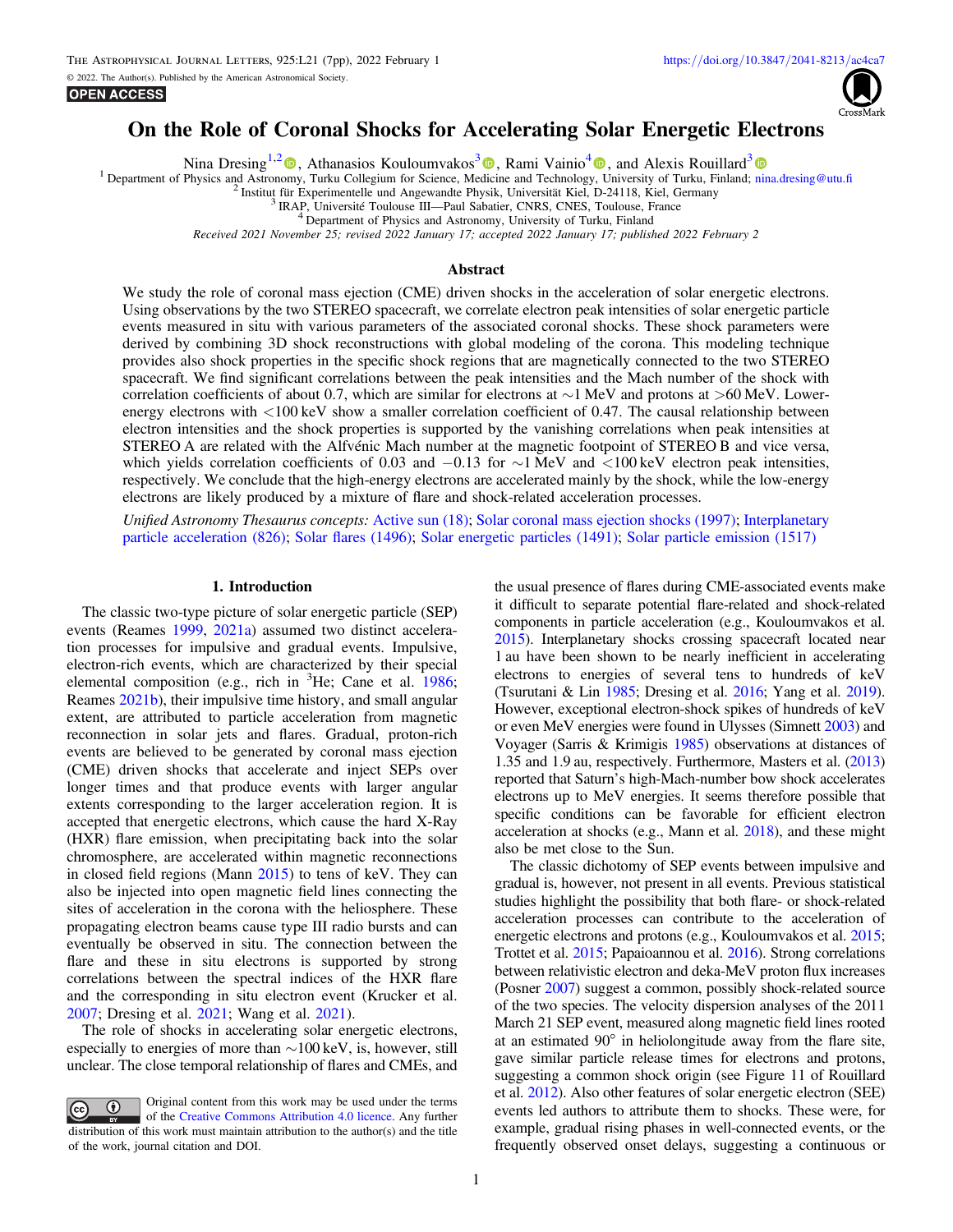delayed electron injection at the Sun with respect to the flare, respectively (Haggerty & Roelof 2002, 2009; Kouloumvakos et al. 2015). However, also processes related to particle transport, the electron injection at the Sun, and instrumental effects can be involved in producing such features (e.g., Dresing et al. 2020, 2021) and therefore prevent a clear shock association to SEE events so far. Long-lasting electron anisotropies marking temporally extended electron injections close to the Sun might be a strong indication for electron-shock acceleration as suggested also by Kahler et al. (2007). However, even such features can be produced by alternative processes, e.g., ongoing acceleration or trapping in post-flare loops (e.g., Klein et al. 2005) or CME−CME interaction regions (e.g., Gopalswamy et al. 2004; Dresing et al. 2018), where continuous leakage from the trap would cause the ongoing electron injection.

Dresing et al. (2020) analyzed a large sample of nearrelativistic SEE events observed with the two STEREO spacecraft and found evidence for the presence of at least two types of electron events. They found long rise-time events associated with hard spectral indices as well as with the presence of higher-energy  $(>0.7 \text{ MeV})$  electrons, which could not be explained by a purely flare-related scenario. They, therefore, suggested an additional acceleration mechanism to be involved for these events that provides a prolonged particle injection.

The clear shock association of large energetic proton events was underlined by the strong correlation between 20 and 100 MeV proton peak intensities and shock parameters at magnetically well-connected regions to the observing spacecraft that Kouloumvakos et al. (2019) determined from 3D reconstructions and modeling of the observed pressure fronts. The strongest correlations were found with the strength of the shock as quantified by its Mach number.

In this work we make use of the two latter studies and combine their results. Namely we compare shock parameters for 33 large SEP events modeled by Kouloumvakos et al. (2019) with key observations of SEE events provided by Dresing et al. (2020) to determine the potential role of shocks for electron acceleration.

#### 2. Data Analysis

#### 2.1. Data Selection

Our study is based on the 33 coronal pressure waves modeled in 3D by Kouloumvakos et al. (2019) that occurred between 2011 and 2017. The modeled events were associated with energetic protons clearly detected in at least two locations in the heliosphere, at energies greater than 50 MeV. We compare this data set with the large sample $\frac{3}{2}$  (781 events) of near-relativistic (55–85 keV) SEE events observed with the two STEREO spacecraft (Dresing et al. 2020). The two lists were synchronized based on temporal coincidence of the events, and false correlations, e.g., due to mixing of events observed closely in time, were excluded through manual inspection.

Table 1 presents the particle peak intensities for each of the 33 SEP events. Peak intensities of the near-relativistic electrons measured by the Solar Electron and Proton Telescope (SEPT; Müller-Mellin et al. 2007) are provided by Dresing et al. (2020). To complement these with relativistic electron measurements, we also determined the peak intensities of  $0-7-1.4 \text{ MeV}$  electrons provided by the STEREO High Energy Telescope (HET; von Rosenvinge et al. 2008). For comparison, Table 1 also includes the 60–100 MeV proton peak intensities that were used by Kouloumvakos et al. (2019). The bottom row of the table shows the number of events observed by each of the two STEREO spacecraft in the different channels, showing that the number of associated proton events (in total 54 events) is always higher than the corresponding electron events, which sum up to 50 (47) events at  $\sim$ 1 MeV (<100 keV). There are various reasons for missing events. In most cases, no corresponding event could be identified. However, a few SEPT electron peak intensities were corrupted by ion contamination (IC), and some events were likely masked by a high pre-event background (High BG). In some other cases, no unambiguous corresponding peak intensity could be determined because of the mixing of events.

In the following section we analyze the relation between electron peak intensities and various shock parameters determined by Kouloumvakos et al. (2019) at the point where field lines passing the observer connect with the shock surface (termed the "cob-point"). For each event, the 3D structure of the shock wave is triangulated from images taken by STEREO and the Solar and Heliospheric Observatory (SOHO; e.g., Rouillard et al. 2016), then a global 3D megnetohydrodynamic (MHD) coronal model (PSI/MAST model; Lionello et al. 2009; Riley et al. 2011) is used to obtain the 3D distribution of basic shock parameters such as Mach numbers, compression ratios, and shock geometry  $\Theta_{\text{Bn}}$ , which is defined as the magnetic field obliquity with respect to the shock normal (Kouloumvakos et al. 2019). The global MHD model is also used to derive the time-varying position of the cob-point specifically for each spacecraft measuring SEPs. To investigate the link between the SEP peak intensity and the shock parameters, Kouloumvakos et al. (2019) used the maximum values of the Mach numbers and compression ratios, while, for the shock geometry, they used the  $\Theta_{Bn}$  value at the time when the Alfvén Mach number is maximum (see further details in Section 3 of Kouloumvakos et al. 2019). In our analysis we use the same shock parameter values.

### 2.2. Relating Solar Energetic Electron Intensities to Shock Parameters

Figures 1 and 2 show the correlations between energetic particle peak intensities and shock parameters at the cob-point. Each column shows the correlations of 55–85 keV electrons (left), 0.7–1.4 MeV electrons (center), and 60–100 MeV protons (right). Each row shows from top to bottom the correlations with the Alfvénic Mach Number  $M_A$ , the shock speed  $V_{\rm sh}$ , and the shock speed at the leading edge of the CME  $V_{\rm sh}$  (LE). Figure 2 shows correlations of the shock geometry  $\Theta_{\text{Bn}}$  (top) and the shock connection height (center). Both shock parameters have been determined at the time when the  $M_A$  is maximum. The bottom row of Figure 2 shows the shock density compression ratio X.

Following Kouloumvakos et al. (2019), we determine the Pearson correlation coefficients of the logarithms of the peak intensities with the shock parameters. The logarithm was also used for the Alfvénic Mach Numbers. The legend of each panel in Figure 1 provides the correlation coefficient (cc) together with a determination of its uncertainty using the Fisher  $r$ -to- $z$ transformation providing a 90% confidence interval. The lower-most number of each legend provides the p-value of

<sup>5</sup> http://[www2.physik.uni-kiel.de](http://www2.physik.uni-kiel.de/stereo/downloads/sept_electron_events.pdf)/stereo/downloads/sept\_electron\_ [events.pdf](http://www2.physik.uni-kiel.de/stereo/downloads/sept_electron_events.pdf)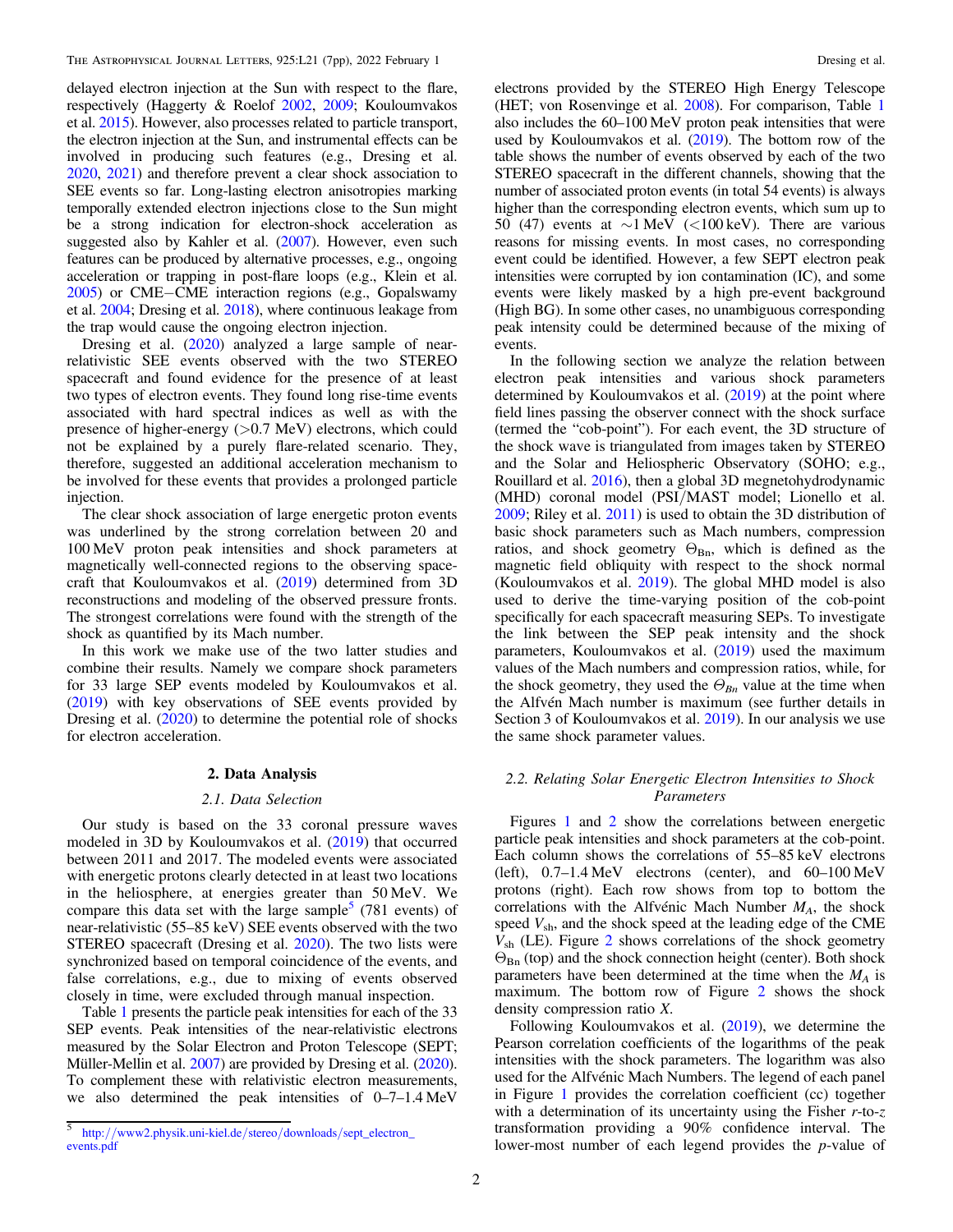Table 1

Events and Corresponding Peak Intensities (in cm<sup>-2</sup> sr<sup>-1</sup> s<sup>-1</sup> MeV<sup>-1</sup>) of 55–85 keV Electrons, 0.7–1.4 MeV Electrons, and 60–100 MeV Protons for Events Analyzed by Kouloumvakos et al. (2019)

|              | <b>STA Peak Intensities</b> |              |              | <b>STB</b> Peak Intensities |              |                  |
|--------------|-----------------------------|--------------|--------------|-----------------------------|--------------|------------------|
| Date         | SEPT <sub>e</sub>           | HET e        | HET p        | SEPT <sub>e</sub>           | HET e        | HET <sub>p</sub> |
| 2011-02-15   | $\cdots$                    | $\cdots$     | $\cdots$     | $1.64E + 04$                | 3.46E-01     | 1.20E-02         |
| 2011-03-07   | $8.32E + 02$                | $1.32E + 00$ | $\cdots$     | $2.36E + 04$                | $1.51E + 00$ | 3.10E-02         |
| 2011-03-21   | $2.70E + 05$                | $1.71E + 01$ | $1.15E + 00$ | $\ldots$                    | $\cdots$     | $\ldots$         |
| 2011-08-04   | $6.58E + 02$                | 2.10E-01     | $\ldots$     | $3.43E + 02$                | 1.94E-01     | 5.00E-03         |
| 2011-09-06   | $2.39E + 02$                | $\ldots$     | 3.00E-03     | $\ldots$                    | 1.52E-01     | 5.00E-03         |
| 2011-09-22   | $\rm{IC}$                   | 5.06E-01     | 1.10E-02     | $3.66E + 05$                | $3.16E + 01$ | 5.15E-01         |
| 2011-10-04   | $1.19E + 04$                | 7.90E-01     | 6.00E-03     | $4.84E + 04$                | $1.13E + 00$ | 1.50E-02         |
| 2011-11-03   | $9.55E + 04$                | $4.69E + 01$ | 2.81E-01     | $4.25E + 03$                | 7.97E-01     | 1.30E-02         |
| 2012-01-23   | $3.08E + 04$                | $2.15E + 00$ | 1.00E-02     | $1.89E + 04$                | $1.59E + 00$ | 1.60E-02         |
| 2012-01-27   | IC                          | $9.11E + 00$ | 5.10E-02     | $\ldots$                    | $\ldots$     | $\ldots$         |
| 2012-03-05   | $\cdots$                    | $\ldots$     | $\ldots$     | $1.21E + 05$                | $1.02E + 01$ | 3.70E-02         |
| 2012-03-07   | $2.33E + 03$                | $3.19E + 00$ | 3.00E-02     | $3.04E + 05$                | $3.37E + 02$ | $3.04E + 00$     |
| 2012-03-24   | $6.17E + 04$                | $2.15E + 01$ | 2.46E-01     | $2.75E+03$                  | $1.11E + 00$ | 8.00E-03         |
| 2012-05-17   | IC                          | 3.61E-01     | 8.00E-03     | $9.43E + 01$                | 9.95E-02     | 3.00E-03         |
| 2012-07-23   | $4.76E + 06$                | $7.92E + 04$ | $1.35E + 01$ | $4.92E + 04$                | 6.86E-01     | 2.00E-02         |
| 2012-09-20   | $2.87E + 05$                | $5.31E + 01$ | 2.47E-01     | $3.86E + 05$                | $8.73E + 00$ | 1.10E-02         |
| 2012-09-28   | $3.16E + 05$                | $1.67E + 01$ | 1.20E-02     | $1.75E + 04$                | $2.06E + 00$ | 1.20E-02         |
| 2013-03-05   | $4.54E + 05$                | $4.28E + 01$ | $1.73E + 00$ | $9.59E + 03$                | $2.14E + 00$ | 1.90E-02         |
| 2013-05-22   | $1.96E + 04$                | $\ldots$     | $\ldots$     | $2.53E+03$                  | 0.38         | $\cdots$         |
| 2013-10-05   | $4.61E + 04$                | $7.17E + 00$ | 2.90E-02     | IC                          | 2.23E-01     | 3.00E-03         |
| 2013-10-11   | $9.55E + 04$                | $3.00E + 01$ | 6.17E-01     | $9.19E + 03$                | $6.02E + 00$ | 8.50E-02         |
| 2013-10-25   | $1.38E + 02$                | $\cdots$     | $\cdots$     | $1.83E + 04$                | $1.32E + 00$ | 3.50E-02         |
| 2013-10-28   | $8.83E + 02$                | 1.23E-01     | 3.00E-03     | $8.83E + 02$                | $1.14E + 00$ | 2.40E-02         |
| 2013-11-02   | $6.48E + 04$                | $7.27E + 00$ | 2.30E-01     | $1.15E + 03$                | 2.30E-01     | 8.00E-03         |
| 2013-11-07   | $7.84E + 04$                | $4.81E + 01$ | 2.72E-01     | $1.06E + 05$                | $4.63E + 00$ | 1.14E-01         |
| 2013-12-28   | IC                          | High BG      | 1.10E-02     | High BG                     | High BG      | 1.50E-02         |
| 2014-01-06   | $2.35E+03$                  | $\cdots$     | 6.00E-03     | $2.21E + 02$                | 1.02E-01     | 6.00E-03         |
| 2014-01-07   | $\ldots$                    | DG           | 9.00E-03     | $3.55E+03$                  | 8.94E-01     | 8.00E-03         |
| 2014-02-25   | $5.49E + 04$                | $1.72E + 01$ | 9.30E-02     | $9.83E + 04$                | $3.76E + 01$ | 3.83E-01         |
| 2014-03-05   | $\ldots$                    | $\ldots$     | 2.90E-02     | $\ldots$                    | $\ldots$     | 7.60E-02         |
| 2014-09-01   | DG                          | DG           | DG           | $8.35E + 05$                | $1.91E + 03$ | $1.89E + 01$     |
| 2014-09-10   | DG                          | DG           | DG           | $1.63E + 03$                | $1.12E + 00$ | 8.00E-03         |
| 2017-09-10   | $4.53E + 05$                | $2.94E + 01$ | 4.50E-02     | $\ldots$                    | $\cdots$     | $\cdots$         |
| Total number | 21                          | 22           | 25           | 26                          | 28           | 29               |

Note. DG: data gap; IC: ion contamination; High BG: high pre-event background.

the statistics. All correlation parameters are summarized in Table 2, which also includes the correlations with the fast magnetosonic Mach number  $M_{\text{fm}}$ .

To allow for a qualitative comparison of the correlations of the different particle energies and species, we reduced the nearrelativistic and the proton event sample to those events that were observed in the relativistic electron channel. Because the lower-energy electrons show fewer events in correspondence to the analyzed sample, the statistics are slightly worse. The number of associated proton events is the largest among the three analyzed groups, so that the sample used for the correlation was reduced.

Figure 1 and Table 2 show that the strongest correlations  $(cc = 0.72)$  are found for protons and the Alfvénic Mach number, followed by the fast magnetosonic Mach Number of  $cc = 0.65$ . While the correlation coefficients of high-energy electrons and protons are similar within the limits of uncertainties, the correlations of shock parameters with nearrelativistic electron intensities are always weaker. However, in case of the magnetosonic and Alfvénic Mach Numbers and the

shock speed, the correlation with the low-energy electrons gets stronger, when only considering events with peak intensities above  $\sim 10^4 \text{ cm}^{-2} \text{ sr}^{-1} \text{ s}^{-1} \text{ MeV}^{-1}$  (see Figure 1, left column). The correlations with the shock speed at the magnetic footpoints of the spacecraft (Figure 1, center row) are clearly stronger than the correlations with global value of the shock speed at the leading edge of the CME (Figure 1, bottom row).

No correlation is found between the SEP peak intensities and the shock obliquity  $\Theta_{\text{Bn}}$  (Figure 2, top) and also no differing trend between electrons and protons can be identified; both species show a tendency of the highest peak intensities of the sample to occur quasi-parallel to oblique shocks ( $0 < \Theta_{\text{Bn}} < 40$ ). The center and bottom rows of Figure 2 show that the correlations with the shock connection height and with the density compression ratio are weak, with even smaller numbers for the 55–85 keV electrons.

The bottom rows of Table 2 show that the correlations of protons with electron peak intensities are stronger than those with the shock parameters. While for the near-relativistic electrons the correlations weaken with increasing proton energy, it is the other way around for the relativistic electrons.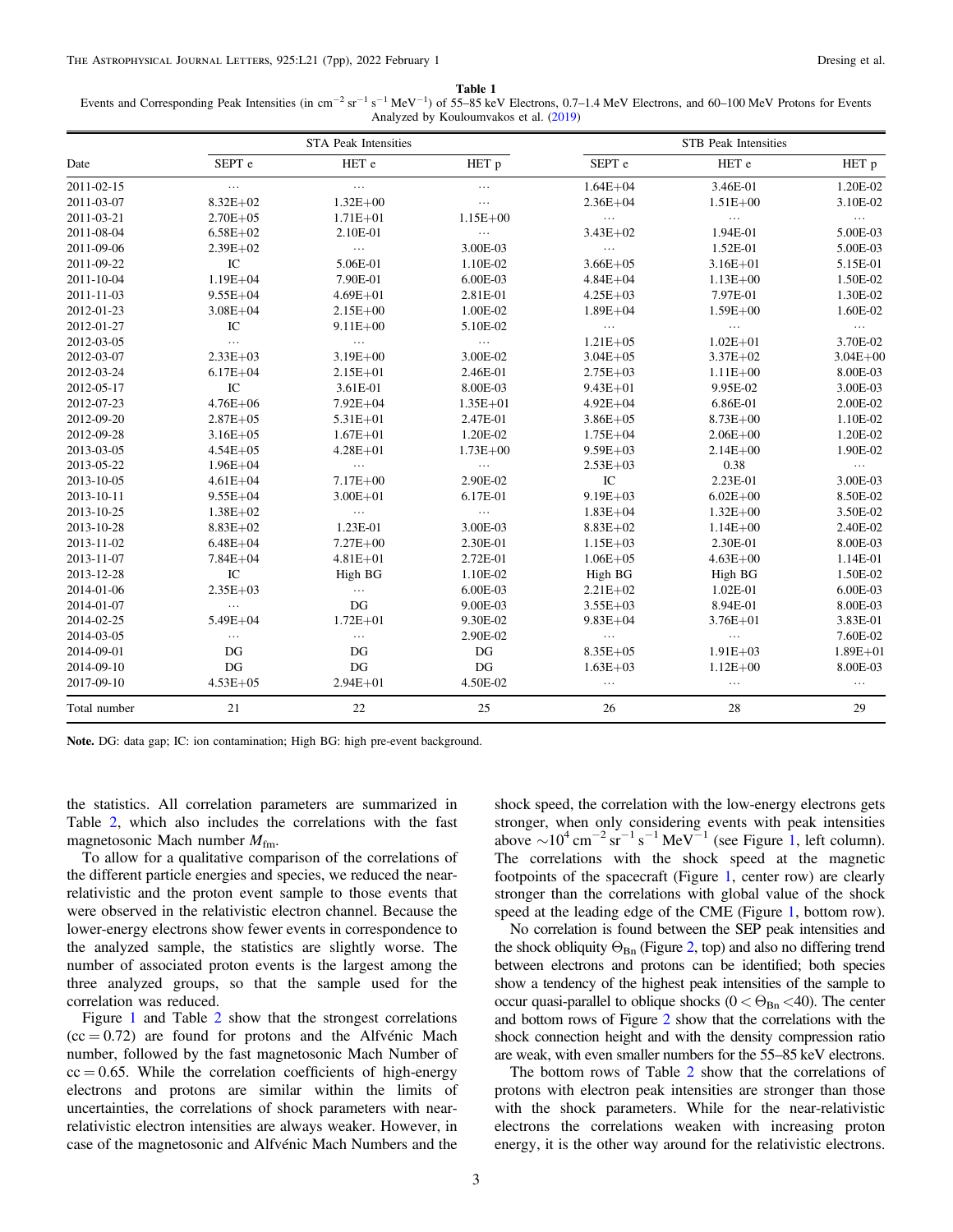

Figure 1. Correlation of SEP peak intensities with various shock parameters. From left to right: peak intensities of <100 keVelectrons, ∼1 MeV electrons, and  $60-100$  MeV protons. From top to bottom: correlations with Alfvénic Mach number  $M_A$ , shock speed  $V_{\rm sh}$ , and the shock speed at the leading edge of the CME  $V_{\rm sh}$ (LE). The Pearson correlation coefficient cc is provided in each figure legend together with its uncertainty range corresponding to a 90% confidence interval (in square brackets) and the corresponding p-value (in round brackets).

#### 2.3. The Relation of Electron Event Spectra with Shock Parameters

Dresing et al. (2020) focused on electron spectra in the nearrelativistic range (45–425 keV), which often show brokenpower-law shapes, and determined the spectral index at two reference energies (70 and 200 keV) for all events in their sample. No clear correlations were found between these spectral indices and the shock parameters (not shown), for example, a spectral hardening related with stronger shocks, which would explicitly point to shock acceleration. However, we suspect that this missing correlation is caused by a selection effect, as illustrated by Figure 3. It presents the histograms of the two reference spectral indices for the whole sample as in Dresing et al. (2020; blue) compared to the distribution of spectral indices of the 33 events analyzed in this study. The

figure shows that the events analyzed here belong to those with the hardest energy spectra in the whole sample of electron events observed with STEREO during solar cycle 24. Almost all of the near-relativistic events are accompanied by relativistic electrons (see Table 1), proving the presence of efficient electron acceleration.

#### 3. Discussion and Conclusions

Our analysis shows a clear correlation between the peak intensities of SEEs and key parameters of modeled shocks at the relevant cob-points. We analyzed the peak intensities of near-relativistic (55–85 keV) and relativistic (0.7–1.4 MeV) electrons and compared their correlations with several modeled shock parameters, such as Alfvénic and magnetosonic Mach numbers, shock speed (at the spacecraft magnetic footpoint and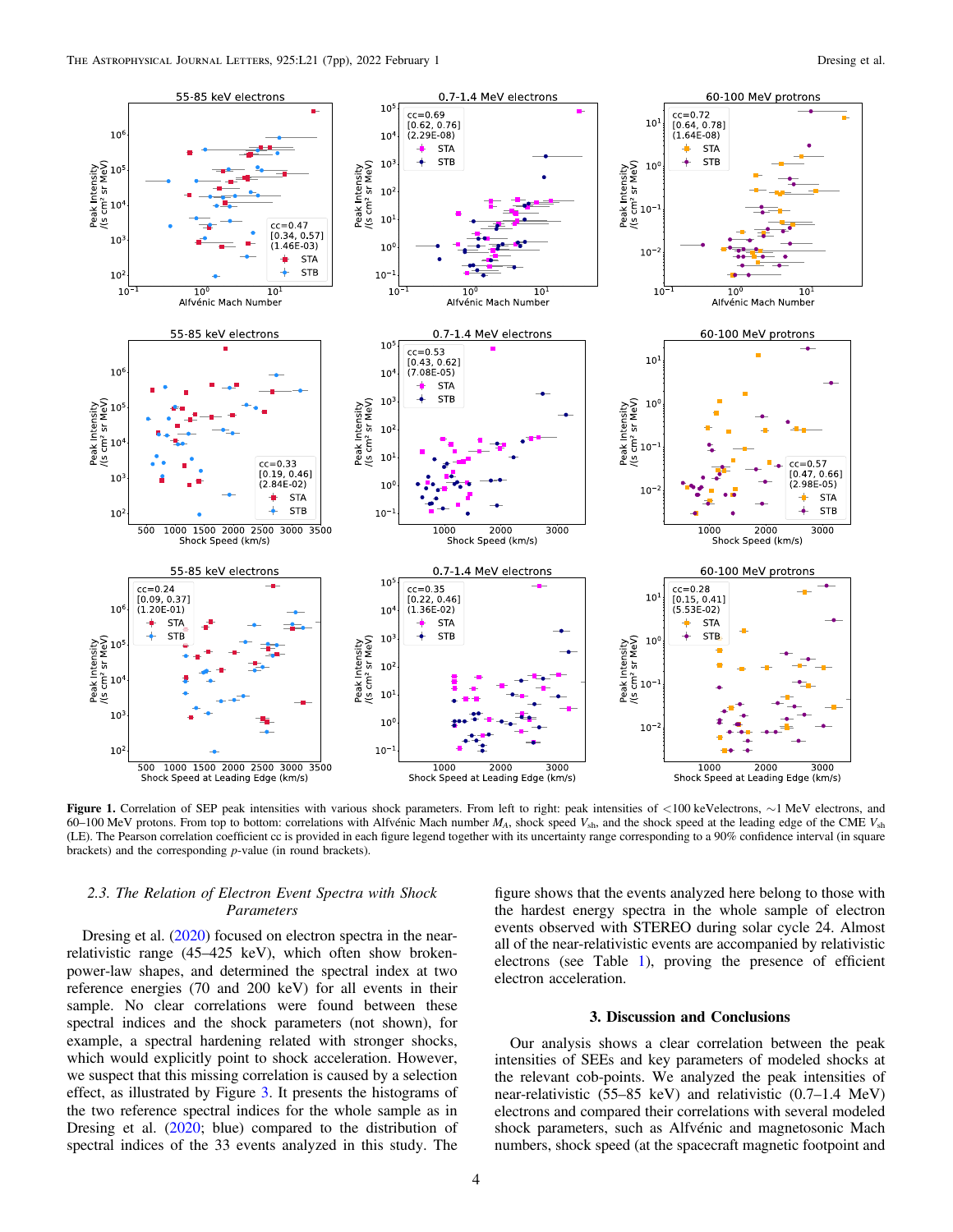

Figure 2. As in Figure 1 but for the magnetic field obliquity with respect to the shock normal  $\Theta_{Bn}$  (top), the shock connection height above the photosphere (center), and the density compression ratio  $X$  (bottom).

the CME leading edge), magnetic field obliquity with respect to the shock normal  $(\Theta_{Bn})$ , the height of shock at the time of maximum Mach number, and the density compression ratio.

As in Kouloumvakos et al. (2019) for protons, the strongest correlations occur with the Mach number; the Alfvénic Mach number yields the strongest correlations of  $cc = 0.69$  for relativistic and  $cc = 0.47$  for near-relativistic electrons, respectively. The correlations are weaker between near-relativistic electrons, with all other shock parameters as seen for 60–100 MeV protons. No correlation is found between peak intensities and shock obliquity, although there is a tendency for the highest electron peak intensities to occur during quasiparallel to oblique shock.

Surprisingly, no difference between electrons and protons can be observed with respect to shock obliquity that would be expected from shock acceleration theory. Electrons should be preferentially accelerated by shock-drift acceleration at quasiperpendicular shocks and protons by diffusive-shock acceleration at quasi-parallel shocks, respectively (e.g., Jokipii 1987; Burgess 2006). A rapidly changing shock geometry could induce important time-dependent effects of the acceleration process that are hard to assess without a detailed modeling effort, as indeed for most events the shock transits from an initially quasi-perpendicular to a quasi-parallel in the upper corona.

Our results show that the role of the shock for relativistic electrons is significant and of the same importance as for the high-energy protons, suggesting a common, shock-related acceleration process. This is also supported by the strong correlations between electron and proton peak intensities that are stronger for the relativistic than for the near-relativistic electrons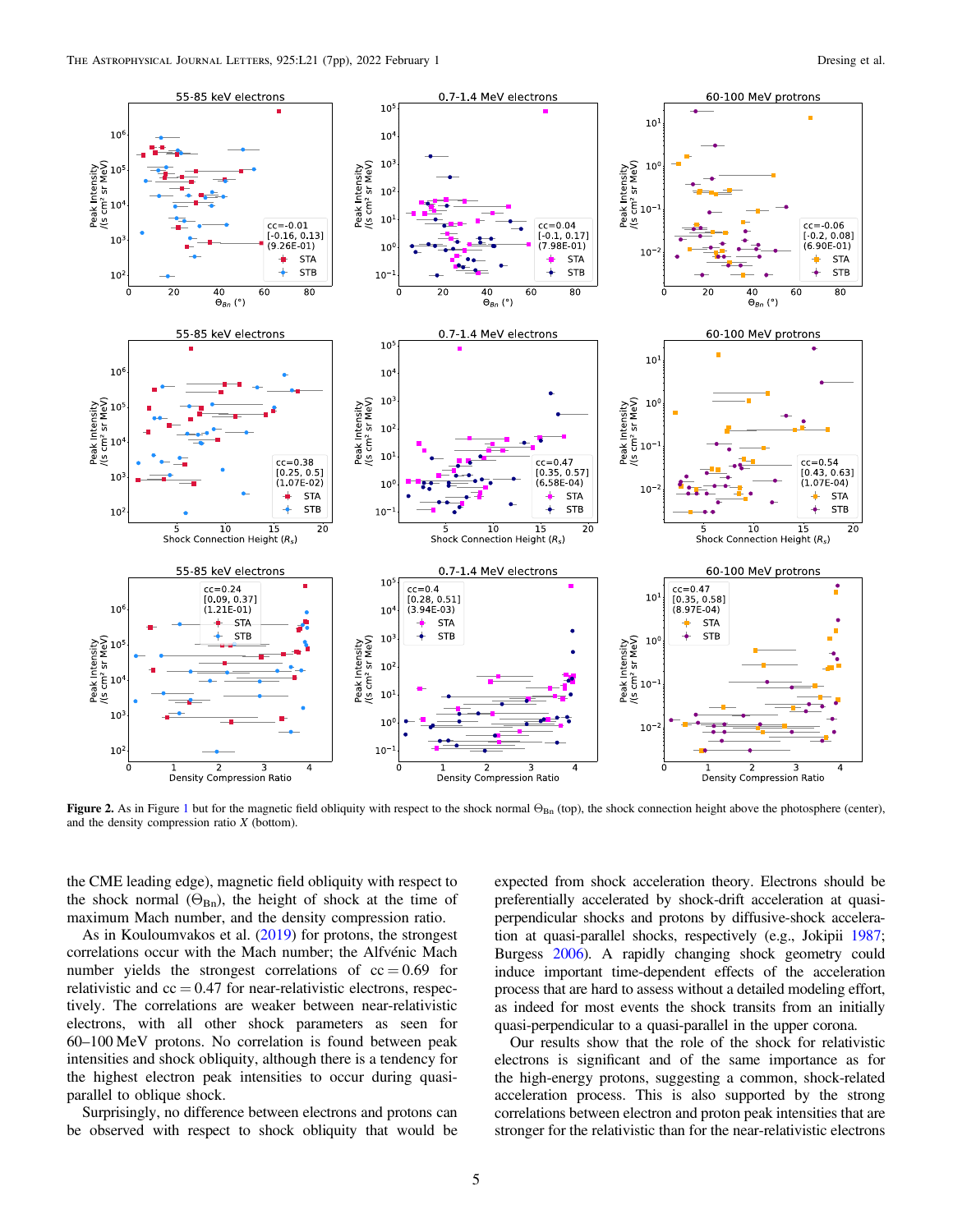

Figure 3. Histograms of spectral indices at reference energies of 70 keV (left) and 200 keV (right). Blue histograms correspond to the distribution of all STEREO/ SEPT SEE events (Dresing et al. 2020), while magenta histograms represent the sample under study here.

considered.

Table 2 Pearson Correlation Coefficients between SEP Peak Intensities and Different Shock Parameters

| CCs                | SEPT <sub>e</sub>     | HET <sub>e</sub>        | HET p                  |
|--------------------|-----------------------|-------------------------|------------------------|
|                    | $(55-85 \text{ keV})$ | $(0.7–1.4 \text{ MeV})$ | $(60-100 \text{ MeV})$ |
| (1)                | (2)                   | (3)                     | (4)                    |
| $M_A$              | $0.47(1.46E-03)$      | $0.69, (2.29E-08)$      | $0.72, (1.64E-08)$     |
|                    | [0.34, 0.57]          | [0.62, 0.76]            | [0.64, 0.78]           |
| $M_{\rm fm}$       | $0.43$ $(3.88E-03)$   | $0.61, (2.48E-06)$      | $0.65, (1.00E-06)$     |
|                    | [0.3, 0.54]           | [0.52, 0.69]            | [0.56, 0.73]           |
| $V_{\rm sh}$       | $0.33$ $(2.84E-02)$   | $0.53, (7.08E-05)$      | $0.57, (2.98E-05)$     |
|                    | [0.19, 0.46]          | [0.43, 0.62]            | [0.47, 0.66]           |
| $V_{\rm sh}$ (LE)  | $0.24$ $(1.20E-01)$   | $0.35, (1.36E-02)$      | $0.28, (5.53E-02)$     |
|                    | [0.09, 0.37]          | [0.22, 0.46]            | [0.15, 0.41]           |
| $\Theta_{\rm Bn}$  | $-0.01$ (9.26E-01)    | $0.04, (7.98E-01)$      | $-0.06, (6.90E-01)$    |
|                    | $[-0.16, 0.13]$       | $[-0.1, 0.17]$          | $[-0.2, 0.08]$         |
| $H_c$              | $0.38$ $(1.07E-02)$   | $0.47, (6.58E-04)$      | $0.54, (1.07E-04)$     |
|                    | [0.25, 0.5]           | [0.35, 0.57]            | [0.43, 0.63]           |
| X                  | $0.24$ $(1.21E-01)$   | $0.4, (3.94E-03)$       | $0.47, (8.97E-04)$     |
|                    | [0.09, 0.37]          | [0.28, 0.51]            | [0.35, 0.58]           |
| HET p              | $0.86$ (5.87E-14)     | $0.84, (4.22E-14)$      |                        |
| $(20 \text{ MeV})$ | [0.82, 0.9]           | [0.79, 0.87]            | .                      |
| HET p              | $0.82$ (1.47E-11)     | $0.92, (2.55E-21)$      | .                      |
| $(40 \text{ MeV})$ | [0.77, 0.86]          | [0.9, 0.94]             | .                      |
| HET p              | $0.76$ $(1.28E-08)$   | $0.91, (5.17E-18)$      | .                      |
| $(60 \text{ MeV})$ | [0.69, 0.82]          | [0.88, 0.93]            |                        |

Note. P-values of the correlation coefficients are provided in parentheses, uncertainties of cc corresponding to a 90% confidence interval are shown below in square brackets. The three rows at the bottom show the correlation of proton peak intensities above 20, 40, and 60 MeV with those of the nearrelativistic and relativistic electrons.

(Table 2). Because of the weaker correlations between the shock parameters and the near-relativistic electrons, we conclude that the role of the shock is smaller at these energies and another process must be involved in accelerating these lower-energy electrons, which is most likely flare-related (Dresing et al. 2021). The stronger correlation of near-relativistic electron intensities with the lower-energy proton intensities (e.g., HET-protons at 20 MeV; see Table 2) suggests that this other process could possibly contribute to those lower-energy proton fluxes as well. Figure 1 shows that the correlation of the near-relativistic

at STEREO A with the Alfvénic Mach number determined at the magnetic footpoint of STEREO B yields completely vanishing correlations with  $cc = 0.03$  and  $cc = -0.13$  for  $\sim$ 1

electrons with the Alfvénic Mach Number seems to improve if only peak intensities above  $\sim 10^4 \text{ cm}^{-2} \text{ sr}^{-1} \text{ s}^{-1} \text{ MeV}^{-1}$  are

One might argue that the observed correlations with the shock parameters are only apparent because of the big flare syndrome (Kahler 1982), which postulates that, statistically, various solar activity phenomena are more intense during large flares. Therefore, a correlation with the CME or the CMEdriven shock parameters might be found only because they correlate with the strength of the flare. We note, however, that this possibility is highly unlikely. The correlations found in this study are determined by the specific shock parameters at the cob-point. Correlating, for example, peak intensities observed

MeV and <100 keV electron peak intensities, respectively (not shown). Similarly, the shock parameters of STEREO A and STEREO B of the same events show only very weak correlations with each other (e.g.,  $cc = 0.17$  for the Alfvénic Mach number), and correlating the peak intensities with the global parameter of the shock speed at the CME leading edge (Figure 1, bottom row) yields smaller correlation coefficients than the correlations with the shock speeds at the respective magnetic footpoints (Figure 1, mid-row). In addition, we find a very weak correlation between the analyzed peak intensities and the strength of the flare. Correlation of the peak flare intensity measured in soft X-rays by the GOES spacecraft yields correlation coefficients of 0.26, 0.19, and 0.12 for 60–100 MeV protons, ∼1 MeV electrons, and <100 keV SEPT electrons (not shown). However, the statistical sample for these correlations is lower because the flare was only observed during 20 out of the 33 analyzed events.

No clear correlations were found between the shock parameters and the spectral indices of the near-relativistic (45–425 keV) electron events that are assumed to represent the efficiency of the underlying acceleration process. This missing correlation could be caused, on the one hand, by transport effects that modify the energy spectrum, e.g., particle scattering at magnetic field irregularities as described by Strauss et al. (2020). On the other hand, the analyzed event sample might suffer a